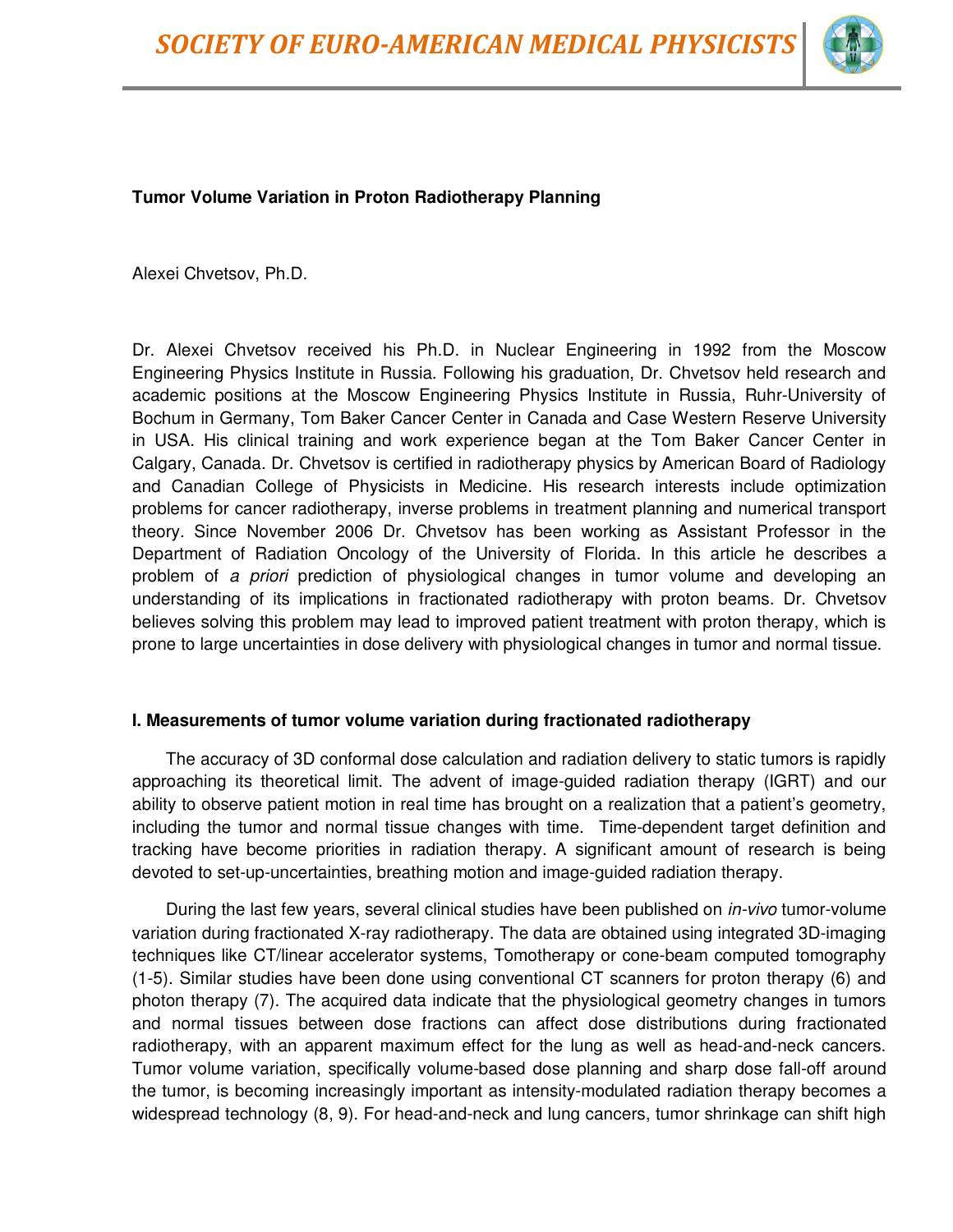

dose volumes into critical structures and change tumor dose for both X-ray and proton therapy. Proton therapy is even more sensitive to the physiological changes because of its limited range in patient and sharp dose fall-off (10, 11). There is also evidence of the relationship of tumor volume and treatment outcome (12, 13). The most recent studies of tumor volume during radiotherapy are summarized in Table 1.

| # | <b>Site</b>     | Imaging system  |                                                |                  |
|---|-----------------|-----------------|------------------------------------------------|------------------|
|   |                 |                 | Institution                                    | Publ., Red Jou   |
|   | Head-and-Neck   | CT/Linac system | MD Anderson cancer center, Houston, TX         | Barker et at 20  |
| 2 | Lung            | Tomotherapy     | MD Anderson Cancer Center, Orlando, FL         | Kupelian et al : |
|   |                 |                 | Thompson Cancer Survival Center, Knoxville, TN |                  |
| 3 | Lung            | Tomotherapy,    | University of Wisconsin, Wisconsin, MD         | Siker et al 200  |
| 4 | Lung            | Tomotherapy     | London Regional Cancer, London, Canada         | Woodford et al   |
| 5 | Lung            | 4DCT            | MD Anderson Cancer Center, Houston, TX         | Bucci et al 200  |
| 6 | Lung            | Cone-beam CT    | University of Florida, Gainesville, FL         | Newlin et al 20  |
| 7 | Cervical cancer | <b>MRI</b>      | Princess Margaret Hospital, Toronto, Canada    | Lim et al 2008   |
| 8 | Lung            | 4DCT            | Johns Hopkins University, Baltimore, MD        | Fox et al 2009   |
| 9 | Cervical cancer | <b>MRI</b>      | Ohio State University, Columbus, OH            | Mayr et al 2009  |

Table.1. Experimental data on in-vivo tumor-volume measurements during radiotherapy

#### **II. Impact of tumor volume variation on proton radiotherapy planning**

Proton therapy is an emerging radiotherapy technology that has significant theoretical advantage over high-energy X-rays and electron beams, which are commonly used for cancer treatment with high radiation doses (14-16). The dose distribution from proton beams is characterized by a rapid dose fall-off laterally that is similar to X-ray beams and a limited range of penetration. In addition to these advanced characteristics, dose deposition from a proton beam has a relatively lower dose at shallow depths which increases towards the end of its range producing the effect called the Bragg peak. These advantages make proton beams an ideal treatment modality for radiation therapy cases for which high doses should be delivered to the deep-seated tumors while sparing normal tissue surrounding the tumor (18, 19). Each disease site that has been treated with proton beams has been shown to have local control as good as or better than photon beams and, in most cases, reduced late effects (15, 16). Therefore, radiotherapy with proton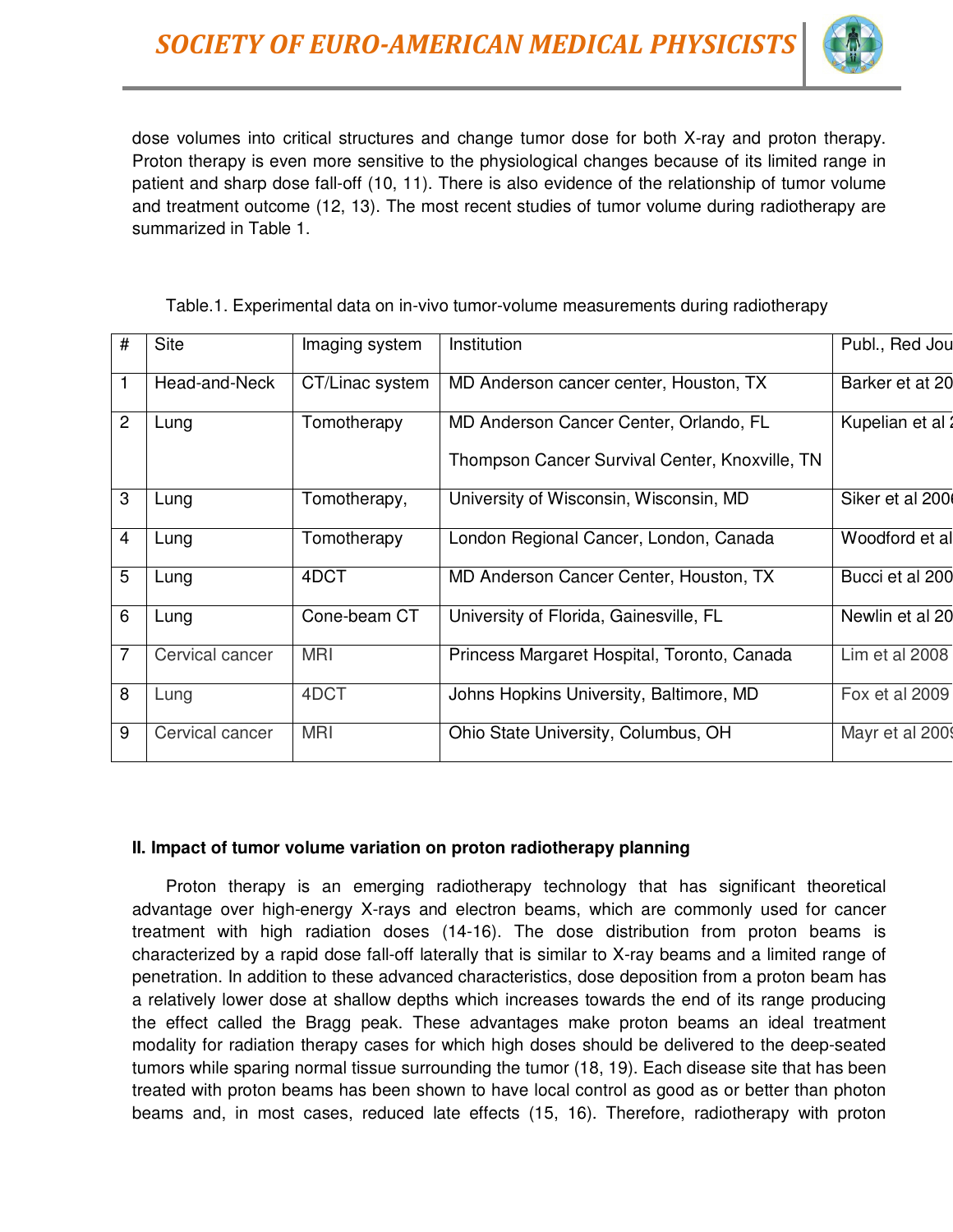

beams is gaining significant interest and there is substantial growth in the number of proton therapy facilities. At the present time, about 25 facilities around the world are treating patients with proton beams and over 43,000 patients have been treated (14). Five of these facilities are located in the United States: Northeast Proton Therapy Center, Loma Linda University Medical Center, Midwest Proton Radiation Institute, M.D. Anderson Proton Therapy Center, and University of Florida Proton



Therapy Institute.

Finite range of proton beam makes the dose distributions in proton therapy extremely sensitive to any density variation in the human body (19). Therefore, the dose distribution from proton beams with steep dose fall-off in the lateral and longitudinal directions may put more emphasis on robustness and accuracy in the definition of computational geometry. Tumor shrinkage during radiotherapy results in the replacement of relatively high-density tumor tissue within low-density lung tissue. This may change a proton range significantly, thus leading to significant variation in the planned treatment. The treatment plan at the beginning of the treatment and in the middle of the treatment is shown in Fig. 1(a) and (b). The dose distribution has changed significantly for the shrunken tumor. The deviation from the initial treatment plan can cause radiation damage of the cord or other critical organs in the path of the beam.

## **III. Radiobiological tumor-volume modeling during fractionated radiotherapy**

Tumor-volume modeling can address these problems and improve the quality and accuracy of 4D radiation therapy treatment planning. For instance, the tumor-volume model can be used to optimize image-guidance protocols and treatment 4D simulations.

Many radiobiological models have been proposed for the tumor regression during RT. These models span from simple tumor-volume models similar to that proposed by Fischer (20,21) to more complicated computer implementations which are based on 3-dimensional individual cell simulations using random processes simulated by Monte Carlo methods (22,23). Other new approaches for tumor-volume simulation during fractionated RT have been developed to address the tumor-volume measurements using on-board imaging (24, 25). These models are based on mathematical regression models or prior data from a patient database; therefore, they do not utilize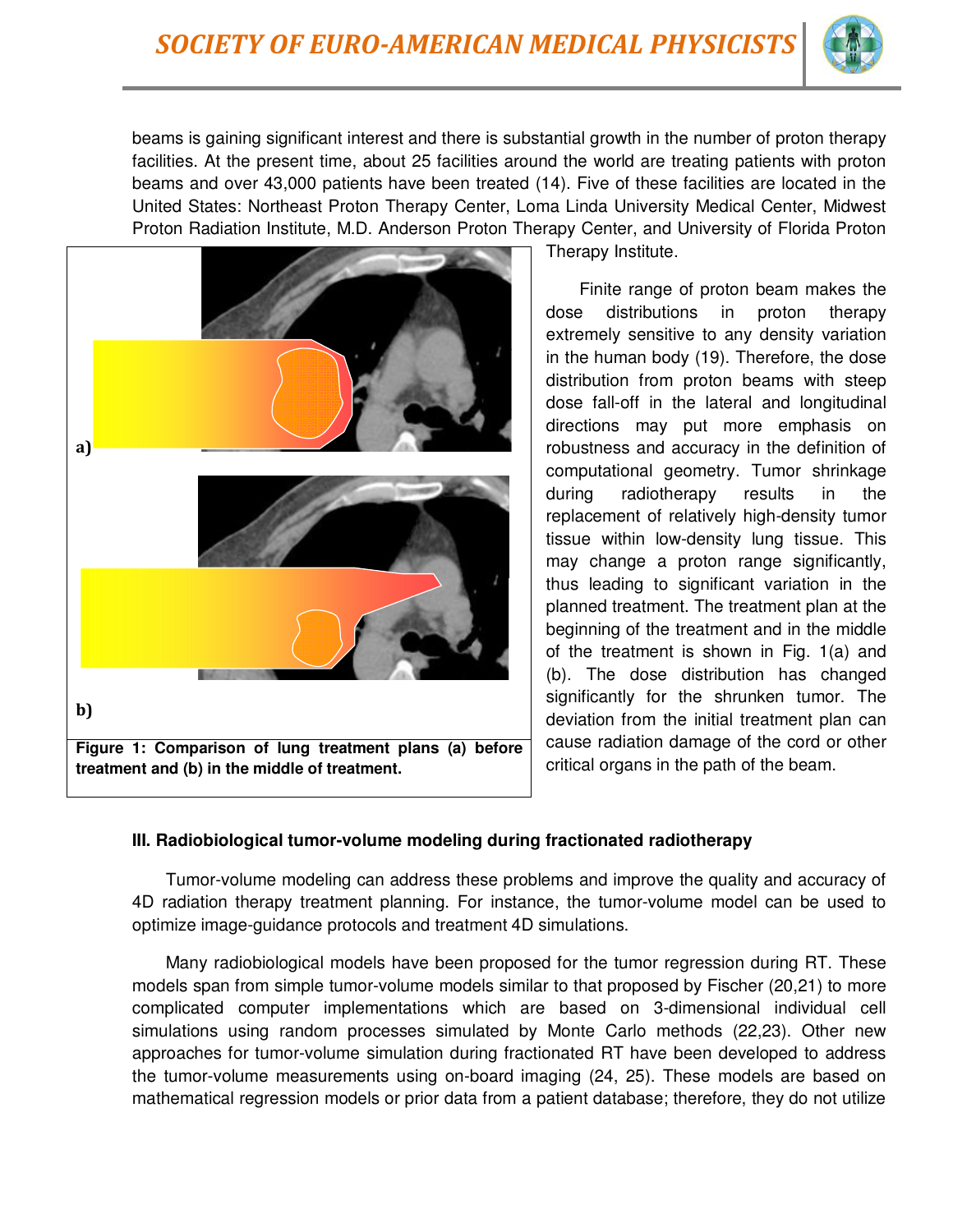

underlying radiobiological mechanisms. Therefore, these models can not explain many phenomena which have been observed in tumor volume variation measurements.

Although radiobiological tumor regression models have been studied, there has been no practical application of these models in RT treatment planning. The previous research has been primarily dedicated to the development of effective dose fractionation schedules, models for tumor control probability (TCP), and normal-tissue-complication probability (NTCP) (26, 27). Tumor volume was also studied, but only as a predictor of TCP (28, 29). Less attention has been paid to the models for tumor-volume changes during RT probably because it was assumed that these changes could not significantly affect the dose distributions in highly conformal radiotherapy. Another reason is that the 3D integrated imaging technologies that are capable of monitoring tumor volume variation *in vivo* during RT treatment have not been available for accurate verification of these models till recently.

The most accurate tumor volume simulations during RT can be performed using Monte Carlo individual cell simulation techniques (22, 23). However, it would be difficult to accurately define the initial and boundary conditions necessary to simulate individual tumors. These initial conditions can include vascular structure and nutrition supply, which may differ among individual patients. As a result, we think that simpler practical approaches for radiobiological modeling of tumor massvolumetric response are needed. Integrated radiobiological phenomena can be described by simple mathematical functions despite the complexity of the underling radiobiological processes at the cellular level. The examples are the linear-quadratic (LQ) survival model or exponential tumorcontrol probably (TCP) model. For instance, the 4-level cell population model proposed by Fischer (20, 21) can be used for tumor volume modeling.

**IV. Potential practical and scientific impact of the tumor-volume models** 

.

We think the accuracy and effectiveness of proton therapy could be improved without resorting to frequent volumetric imaging if a radiation oncologist has a tool to predict the volumetric radiobiological changes, even if with limited uncertainties. We believe that practical models for a radiobiological tumor volumetric response are needed (30, 31). These models can utilize CT, PET and MRI imaging technologies as much as possible for verification and derivation of computing parameters (32-34) and should be fast enough for real-time treatment planning

Lung cancer patients treated with proton beams are at risk of increased healthy tissue damage because of disappearance of tumor shielding effect during tumor shrinkage**.** Similar situation can be in the head-and-neck cancer treatment. Repeat CT imaging and re-planning after each fraction is costly and time-consuming and it increases dose to the patient from imaging studies. Therefore, any treatment optimization which would reduce the number of repeat CT images and generate treatment plans which are less sensitive to the tumor shielding effect would be useful in clinical practice. A tumor volume model can be used to optimize time intervals of repeat CT imaging. The potential impact is reduced treatment cost and less CT dose to patients.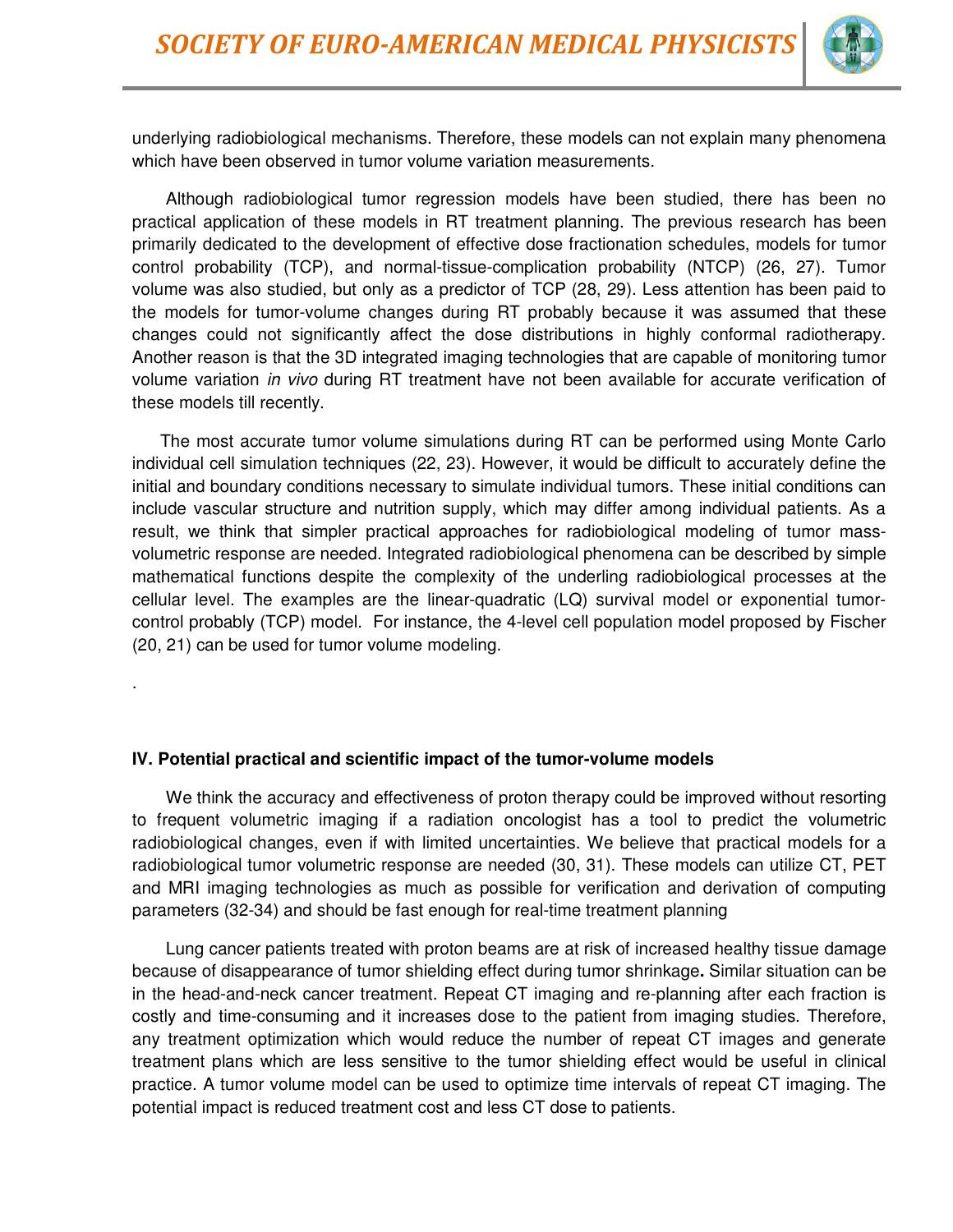

Other potential practical applications may include the following:

1) *In-vivo* verification of proton RBE (relative biological effectiveness), which is assumed to be 1.1 by comparing the tumor-volume regression rates in proton and photon beam therapy.

2) Establishing relationship between tumor-volume regression and treatment outcome. This has been the focus of recent publications (12, 13).

### **References Cited**

- 1. Barker JL, Garden AS, Ang KK, et al. Quantification of volumetric and geometric changes occurring during fractionated radiotherapy for head-and-neck cancer using an integrated CT/linear accelerator system. *Int J of Radiat Oncol Biol Phys* 2004; 59(4): 960-970.
- 2. Kupelian PA, Ramsey C, Meeks SL, et al. Serial megavoltage CT imaging during external beam radiotherapy for non-small-cell cancer: observations on tumor regression during treatment. *Int J of Radiat Oncol Biol Phys* 2005; 63(4): 1024-1028.
- 3. Siker ML, Tome WA, Metha MP. Tumor volume changes on serial imaging with megavoltage CT for non-small-cell lung cancer during intensity modulated radiotherapy: How reliable, consistent, and meaningful is the effect? *Int J of Radiat Oncol Biol Phys* 2006; 66(1): 135-141.
- 4. Woodford C, Yartsev S, Dar AR, Bauman G, Van Dyk J. Adaptive radiotherapy planning on decreasing gross tumor volumes as seen on megavoltage tomography images. *Int J Radiat Oncol Biol Phys* 2007; 69(4): 1316-1322
- 5. Newlin HE, Chvetsov A, Rotenberg M, Oliver K. Serial kilo-voltage cone-beam computed tomography imaging during Intensity modulated radiotherapy for primary lung cancers: observation of treatment effect and tumor-volume regression. *Int J Radiat Oncol Biol Phys* 2008, 72(1):s431.
- 6. Bucci MK, Dong L, Liao Z et al. Comparison of tumor shrinkage in proton and photon radiotherapy of lung cancer. *Int J Radiat Oncol Biol Phys* 2007, 63(3):s686-s687.
- 7. Fox J, Ford E, Redmond K et al Quantification of tumor volume changes during radiotherapy for non-small-cell lung cancer *Int J Radiat Oncol Biol Phys* 2009 74(2): 341-8.
- 8. Mohan R, Zhang X, Wang H, *et al*. Use of deformed intensity distribution for on-line modification of image-guided IMRT to account for interfractional anatomic changes. *Int J Radiat Oncol Biol Phys* 2005;61:1258-1266.
- 9. O'Daniel JC, Garden AS, Schawartz DL, *et al*. Parotid gland dose in intensity-modulated radiotherapy for head and neck cancer: is what you plan what you get?. *Int J Radiat Oncol Biol Phys* 2007;69:1290-1296.
- 10. Mohan R, Zhang X, Titt U, et al. Reducing uncertainties in proton therapy achieving "what you see is what you get". *Med Phys* 2007;34(6):2552 (abstract).
- 11. Bortfeld T, Chen G, Paganetti H, et al. The good and the not-so-good of finite proton range. *Med Phys* 2007;34(6): 2552 (abstract)
- 12. Mayr N A, Wang J Z, Lo S S et al Translating Response During Therapy into Ultimate Treatment Outcome: A Personalized 4-Dimensional MRI Tumor Volumetric Regression Approach in Cervical Cancer *Int J of Radiat Oncol Biol Phys* (published online 24 July 2009)
- 13. Lim K, Chan P, Dinniwell R et al Cervical Cancer Regression Measured Using Weekly Magnetic Resonance Imaging During Fractionated Radiotherapy: Radiobiologic Modeling and Correlation With Tumor Hypoxia *Int J of Radiat Oncol Biol Phys 2008* 70(1): 126-133
- 14. Smith AR. Proton therapy. *Phys Med Biol* 2006; 51(13): R491-R504.